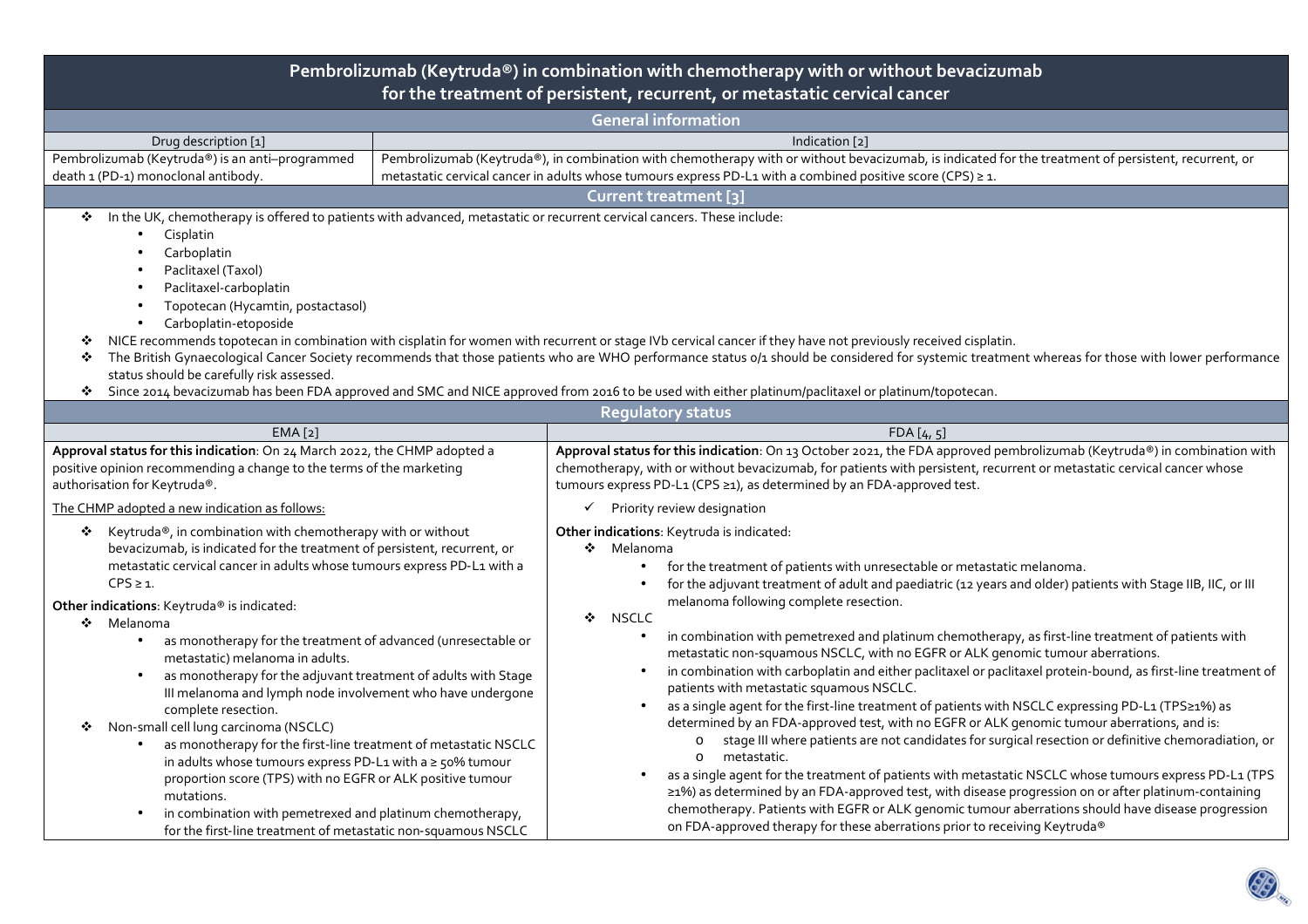in adults whose tumours have no EGFR or ALK positive mutations. • in combination with carboplatin and either paclitaxel or nab‑paclitaxel, for the first‑line treatment of metastatic squamous NSCLC in adults. • as monotherapy for the treatment of locally advanced or metastatic NSCLC in adults whose tumours express PD‑L1 with a ≥ 1% TPS and who have received at least one prior chemotherapy regimen. Patients with EGFR or ALK positive tumour mutations should also have received targeted therapy before receiving Keytruda®. ❖ Classical Hodgkin lymphoma (cHL) • as monotherapy for the treatment of adult and paediatric patients aged 3 years and older with relapsed or refractory cHL who have failed autologous stem cell transplant (ASCT) or following at least two prior therapies when ASCT is not a treatment option. ❖ Urothelial carcinoma • as monotherapy for the treatment of locally advanced or metastatic urothelial carcinoma in adults who have received prior platinum‑containing chemotherapy. • as monotherapy for the treatment of locally advanced or metastatic urothelial carcinoma in adults who are not eligible for cisplatin‑containing chemotherapy and whose tumours express PD‑L1 with a CPS ≥ 10.  $\bullet$  Head and neck squamous cell carcinoma (HNSCC) • as monotherapy or in combination with platinum and 5‑fluorouracil (5‑FU) chemotherapy, for the first‑line treatment of metastatic or unresectable recurrent HNSCC in adults whose tumours express PD-L1 with a CPS ≥ 1. • as monotherapy for the treatment of recurrent or metastatic HNSCC in adults whose tumours express PD-L1 with a ≥ 50% TPS and progressing on or after platinum‑containing chemotherapy.  $\bullet$  Renal cell carcinoma (RCC) •in combination with axitinib, for the first-line treatment of advanced RCC in adults. •in combination with lenvatinib, for the first-line treatment of advanced RCC in adults. • as monotherapy for the adjuvant treatment of adults with RCC at increased risk of recurrence following nephrectomy or following nephrectomy and resection of metastatic lesions. ❖ Colorectal cancer (CRC) •as monotherapy for the first-line treatment of metastatic microsatellite instability‑high (MSI‑H) or mismatch repair deficient (dMMR) CRC in adults.  $\mathcal{L}$ **HNSCC** •••❖ cHL ••of therapy. ❖ •❖ Urothelial carcinoma •o• $\mathcal{L}_{\mathcal{F}}$ • $\mathbf{A}$  MSI-H or dMMR CRC ❖ Gastric cancer ••oo❖ Cervical Cancer

- in combination with platinum and FU for the first-line treatment of patients with metastatic or with unresectable, recurrent HNSCC.
- as a single agent for the first-line treatment of patients with metastatic or with unresectable, recurrent HNSCC whose tumours express PD-L1 (CPS ≥1) as determined by an FDA-approved test.
- as a single agent for the treatment of patients with recurrent or metastatic HNSCC with disease progression on or after platinum-containing chemotherapy.
- for the treatment of adult patients with relapsed or refractory cHL.
- for the treatment of paediatric patients with refractory cHL, or cHL that has relapsed after 2 or more lines
- Primary mediastinal large B-cell lymphoma (PMBCL)
	- for the treatment of adult and paediatric patients with refractory PMBCL, or who have relapsed after 2 or more prior lines of therapy. Limitations of Use: Keytruda® is not recommended for treatment of patients with PMBCL who require urgent cytoreductive therapy.
	- for the treatment of patients with locally advanced or metastatic urothelial carcinoma who:
		- o are not eligible for any platinum-containing chemotherapy, or
		- who have disease progression during or following platinum-containing chemotherapy or within 12 months of neoadjuvant or adjuvant treatment with platinum-containing chemotherapy.
	- for the treatment of patients with Bacillus Calmette-Guerin-unresponsive, high-risk, non-muscle invasive bladder cancer with carcinoma in situ with or without papillary tumours who are ineligible for or haveelected not to undergo cystectomy.
- MSI-H or dMMR cancer
	- for the treatment of adult and paediatric patients with unresectable or metastatic, MSI-H or dMMR solidtumours that have progressed following prior treatment and who have no satisfactory alternative treatment options (this indication is approved under accelerated approval based on tumour response rate and durability of response. Limitations of Use: The safety and effectiveness of Keytruda® in paediatric patients with MSI-H central nervous system cancers have not been established.
	- for the treatment of patients with unresectable or metastatic MSI-H or dMMR CRC.
	- in combination with trastuzumab, fluoropyrimidine- and platinum-containing chemotherapy, for the firstline treatment of patients with locally advanced unresectable or metastatic HER2-positive gastric or gastroesophageal junction (GEJ) adenocarcinoma (this indication is approved under accelerated approval based on tumour response rate and durability of response).
	- for the treatment of patients with locally advanced or metastatic oesophageal or GEJ (tumours with epicenter 1 to 5 centimeters above the GEJ) carcinoma that is not amenable to surgical resection or definitive chemoradiation either:
		- in combination with platinum- and fluoropyrimidine-based chemotherapy, or
		- as a single agent after one or more prior lines of systemic therapy for patients with tumours of squamous cell histology that express PD-L1 (CPS ≥10) as determined by an FDA-approved test.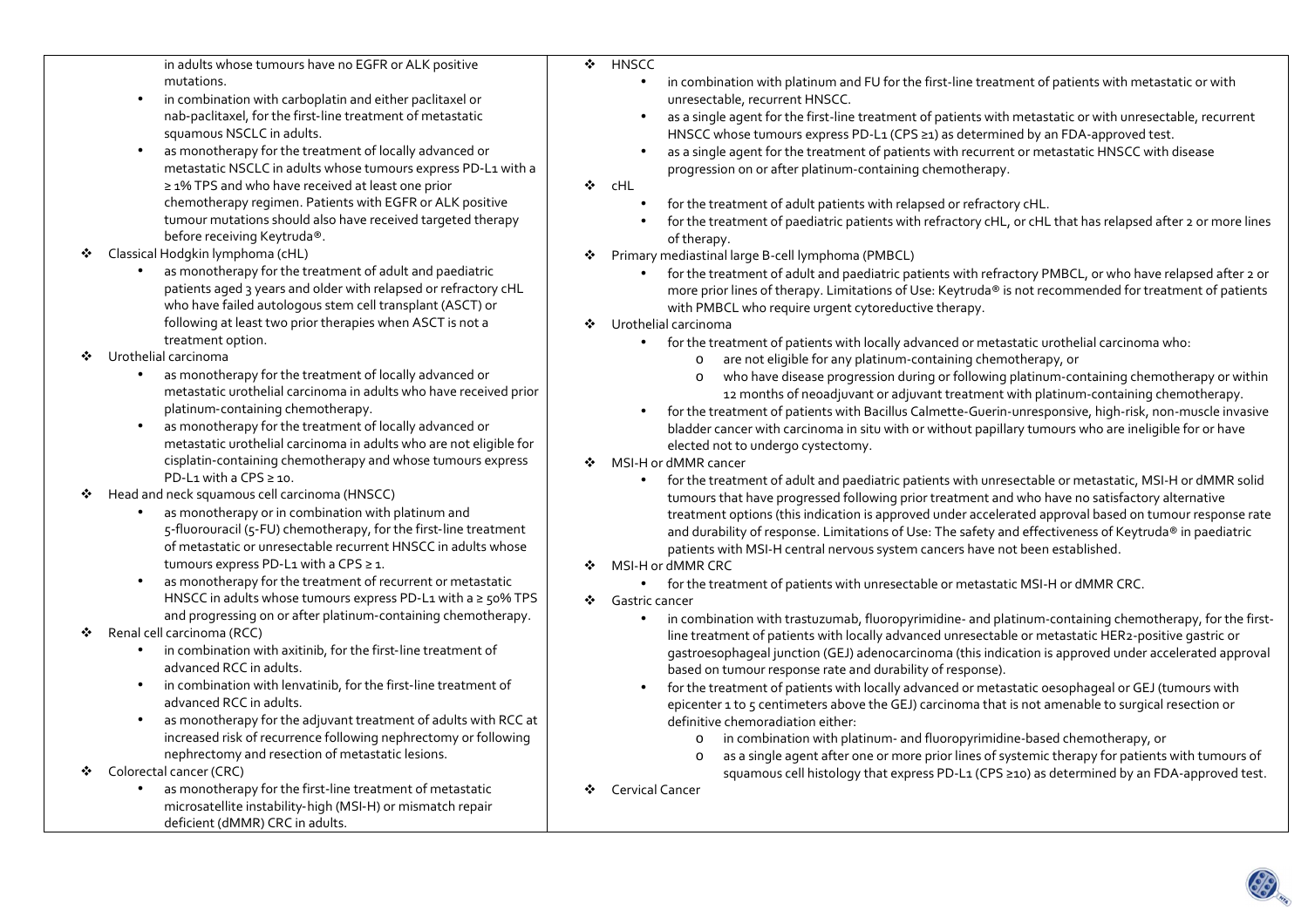| in combination with chemotherapy, for the treatment of locally<br>dMMR, as determined by an FDA-approved test, who have disease progression following prior systemic<br>recurrent unresectable or metastatic TNBC in adults whose<br>therapy in any setting and are not candidates for curative surgery or radiation.<br>tumours express PD-L1 with a CPS ≥ 10 and who have not<br>Tumour Mutational Burden-High (TMB-H) Cancer<br>❖<br>received prior chemotherapy for metastatic disease.<br>for the treatment of adult and paediatric patients with unresectable or metastatic tumour mutational<br>$\bullet$<br>Endometrial carcinoma (EC)<br>❖<br>burden-high TMB-H (≥10 mutations/megabase) solid tumours, as determined by an FDA-approved test,<br>in combination with lenvatinib, for the treatment of advanced or<br>that have progressed following prior treatment and who have no satisfactory alternative treatment<br>recurrent EC in adults who have disease progression on or<br>options (this indication is approved under accelerated approval based on tumour response rate and<br>following prior treatment with a platinum-containing therapy in<br>durability of response). Limitations of Use: The safety and effectiveness of Keytruda® in paediatric<br>any setting and who are not candidates for curative surgery or<br>patients with TMB-H central nervous system cancers have not been established.<br>radiation.<br>Cutaneous Squamous Cell Carcinoma (cSCC)<br>❖<br>for the treatment of patients with recurrent or metastatic cSCC or locally advanced cSCC that is not<br>Medicine under additional monitoring<br>curable by surgery or radiation.<br><b>TNBC</b><br>❖<br>for the treatment of patients with high-risk early-stage TNBC in combination with chemotherapy as<br>neoadjuvant treatment, and then continued as a single agent as adjuvant treatment after surgery.<br>in combination with chemotherapy, for the treatment of patients with locally recurrent unresectable or<br>metastatic TNBC whose tumours express PD-L1 (CPS ≥10) as determined by an FDA approved test.<br>Adult Indications: Additional Dosing Regimen of 400 mg Every 6 Weeks<br>❖<br>for use at an additional recommended dosage of 400 mg every 6 weeks for all approved adult indications<br>(this indication is approved under accelerated approval based on pharmacokinetic data, the relationship of<br>exposure to efficacy, and the relationship of exposure to safety. Continued approval for this dosing may be |
|------------------------------------------------------------------------------------------------------------------------------------------------------------------------------------------------------------------------------------------------------------------------------------------------------------------------------------------------------------------------------------------------------------------------------------------------------------------------------------------------------------------------------------------------------------------------------------------------------------------------------------------------------------------------------------------------------------------------------------------------------------------------------------------------------------------------------------------------------------------------------------------------------------------------------------------------------------------------------------------------------------------------------------------------------------------------------------------------------------------------------------------------------------------------------------------------------------------------------------------------------------------------------------------------------------------------------------------------------------------------------------------------------------------------------------------------------------------------------------------------------------------------------------------------------------------------------------------------------------------------------------------------------------------------------------------------------------------------------------------------------------------------------------------------------------------------------------------------------------------------------------------------------------------------------------------------------------------------------------------------------------------------------------------------------------------------------------------------------------------------------------------------------------------------------------------------------------------------------------------------------------------------------------------------------------------------------------------------------------------------------------------------------------------------------------------------------------------------------------------------------------------------------------------------|
| contingent upon verification and description of clinical benefit in the confirmatory trials.                                                                                                                                                                                                                                                                                                                                                                                                                                                                                                                                                                                                                                                                                                                                                                                                                                                                                                                                                                                                                                                                                                                                                                                                                                                                                                                                                                                                                                                                                                                                                                                                                                                                                                                                                                                                                                                                                                                                                                                                                                                                                                                                                                                                                                                                                                                                                                                                                                                   |
|                                                                                                                                                                                                                                                                                                                                                                                                                                                                                                                                                                                                                                                                                                                                                                                                                                                                                                                                                                                                                                                                                                                                                                                                                                                                                                                                                                                                                                                                                                                                                                                                                                                                                                                                                                                                                                                                                                                                                                                                                                                                                                                                                                                                                                                                                                                                                                                                                                                                                                                                                |
| Oesophageal carcinoma<br>❖<br>for the adjuvant treatment of patients with RCC at intermediate-high or high risk of recurrence following<br>in combination with platinum and fluoropyrimidine based<br>nephrectomy, or following nephrectomy and resection of metastatic lesions.<br>chemotherapy, for the first-line treatment of locally advanced<br>❖ EC<br>unresectable or metastatic carcinoma of the oesophagus or HER-<br>in combination with lenvatinib, for the treatment of patients with advanced endometrial carcinoma that is<br>$\bullet$<br>2 negative gastroesophageal junction adenocarcinoma in adults<br>not MSI-H or dMMR, who have disease progression following prior systemic therapy in any setting and are<br>whose tumours express PD-L1 with a CPS ≥ 10.<br>not candidates for curative surgery or radiation.<br>Triple-negative breast cancer (TNBC)<br>❖<br>as a single agent, for the treatment of patients with advanced endometrial carcinoma that is MSI-H or                                                                                                                                                                                                                                                                                                                                                                                                                                                                                                                                                                                                                                                                                                                                                                                                                                                                                                                                                                                                                                                                                                                                                                                                                                                                                                                                                                                                                                                                                                                                                  |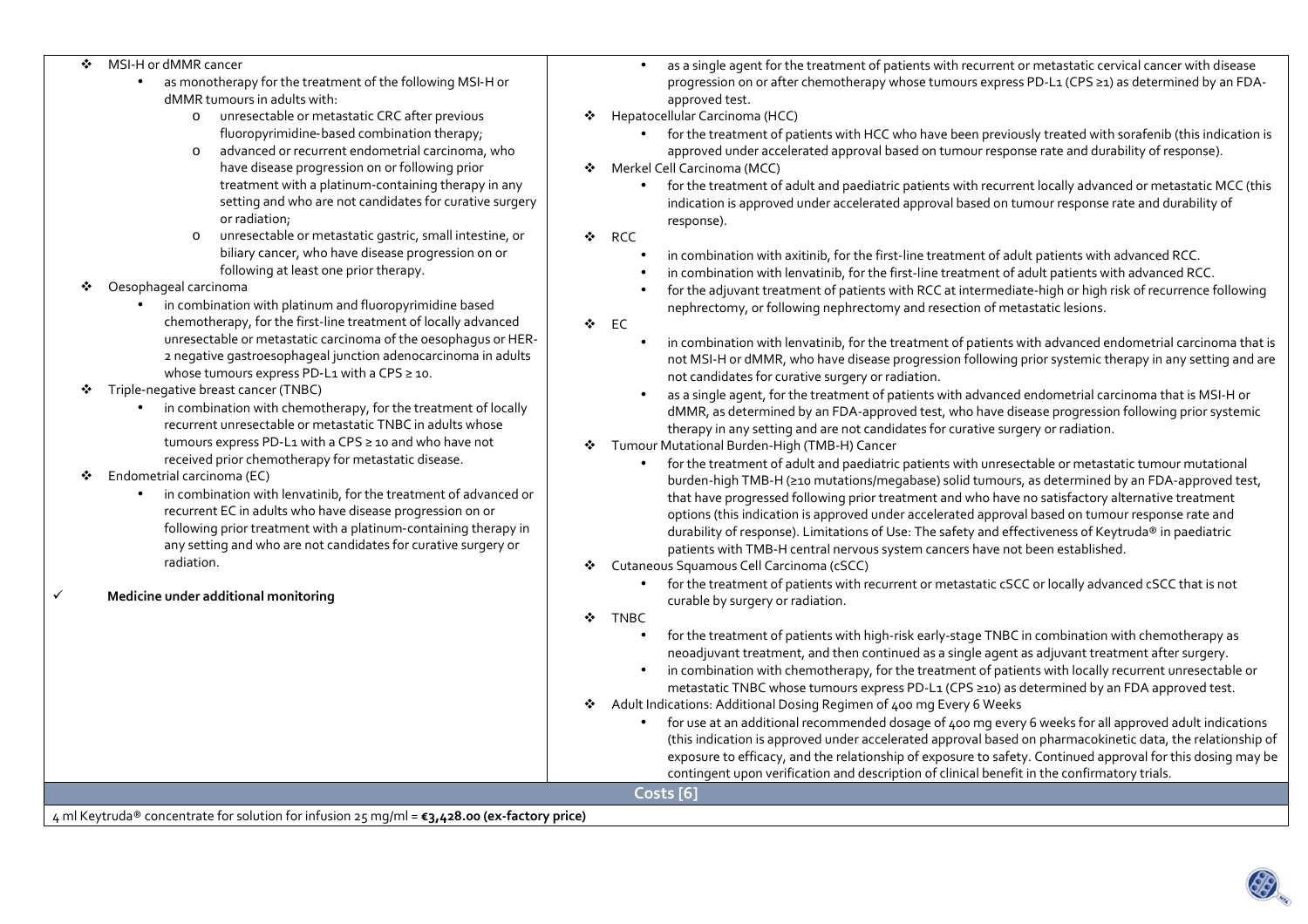### **Warnings and precautions [4]**

## **Immune-mediated adverse reactions**

- Immune-mediated adverse reactions, which may be severe or fatal, can occur in any organ system or tissue, including the following: immune-mediated pneumonitis, immune-mediated colitis, immune-mediated hepatitis, immune-mediated endocrinopathies, immune-mediated nephritis with renal dysfunction, immune-mediated dermatologic adverse reactions, and solid organ transplant rejection.
- •Monitor for early identification and management. Evaluate liver enzymes, creatinine, and thyroid function at baseline and periodically during treatment.
- •Withhold or permanently discontinue based on severity and type of reaction.

#### ÷ **Infusion-related reactions**

• Interrupt, slow the rate of infusion, or permanently discontinue Keytruda® based on the severity of reaction.

# **Complications of allogeneic HSCT**

- Fatal and other serious complications can occur in patients who receive allogeneic HSCT before or after being treated with a PD-1/PD-L1 blocking antibody.
- \* Treatment of patients with **multiple myeloma** with a PD-1 or PD-L1 blocking antibody in combination with a thalidomide analogue plus dexamethasone is not recommended outside of controlled clinical<br>← trials trials.

### ❖ **Embryo-foetal toxicity:**

•Can cause foetal harm. Advise females of reproductive potential of the potential risk to a foetus and to use effective method of contraception.

| Study characteristics [1, 7-9]                                                                                                                                                                                                                                                                                                                                                                                                                                                                                                                                                                                                                                                                                                                                                                                                                                                                                               |              |                                                                                                                                                       |                                                                                                               |                                                                                                                                 |                                     |       |                                                                                                                                                                                                                                                                                                                                                                                      |                |  |
|------------------------------------------------------------------------------------------------------------------------------------------------------------------------------------------------------------------------------------------------------------------------------------------------------------------------------------------------------------------------------------------------------------------------------------------------------------------------------------------------------------------------------------------------------------------------------------------------------------------------------------------------------------------------------------------------------------------------------------------------------------------------------------------------------------------------------------------------------------------------------------------------------------------------------|--------------|-------------------------------------------------------------------------------------------------------------------------------------------------------|---------------------------------------------------------------------------------------------------------------|---------------------------------------------------------------------------------------------------------------------------------|-------------------------------------|-------|--------------------------------------------------------------------------------------------------------------------------------------------------------------------------------------------------------------------------------------------------------------------------------------------------------------------------------------------------------------------------------------|----------------|--|
| Trial name                                                                                                                                                                                                                                                                                                                                                                                                                                                                                                                                                                                                                                                                                                                                                                                                                                                                                                                   | $\mathsf{n}$ | Intervention (I)                                                                                                                                      | Comparator<br>(C)                                                                                             | <b>PE</b>                                                                                                                       | <b>Biomarker</b><br>Characteristics |       | Funding                                                                                                                                                                                                                                                                                                                                                                              | Publication(s) |  |
| KEYNOTE-826<br>NCT03635567                                                                                                                                                                                                                                                                                                                                                                                                                                                                                                                                                                                                                                                                                                                                                                                                                                                                                                   | 617<br>(1:1) | pembrolizumab<br>(200 mg) every<br>3 weeks for up<br>to 35<br>cycles +<br>platinum-based<br>chemotherapy <sup>1</sup><br>$±$ bevacizumab <sup>2</sup> | placebo every<br>3 weeks for up<br>to $35$<br>cycles +<br>platinum-<br>based<br>chemotherapy<br>± bevacizumab | $PFS + OS$<br>ongoing <sup>3</sup> , multicentre,<br>randomized, double-blind,<br>(dual primary<br>end points)<br>phase 3 trial |                                     | PD-L1 | Merck Sharp<br>and Dohme                                                                                                                                                                                                                                                                                                                                                             | $[1]$          |  |
| <b>Efficacy</b> (I vs. C); interim analysis data                                                                                                                                                                                                                                                                                                                                                                                                                                                                                                                                                                                                                                                                                                                                                                                                                                                                             |              |                                                                                                                                                       |                                                                                                               |                                                                                                                                 |                                     |       | <b>Safety</b> (I vs. C), interim analysis data                                                                                                                                                                                                                                                                                                                                       |                |  |
| Median PFS in patients with a PD-L1 combined positive score of ≥1 (n=548): 10.4 months (95% confidence interval, 9.7-12.3) vs. 8.2<br>months (95% CI, 6.3-8.5); HR for disease progression or death 0.62; 95% CI, 0.50-0.77; p<0.001<br>Median PFS in the ITT population (n=617): 10.4 months (95% Cl, 9.1-12.1) vs. 8.2 months (95% Cl, 6.4-8.4); HR 0.65; 95% Cl, 0.53-<br>0.79; p<0.001<br>Median PFS in patients with a PD-L1 CPS≥10 (n=317): 10.4 months (95% Cl, 8.9-15.1) vs. 8.1 months (95% Cl, 6.2-8.8); HR 0.58; 95%<br>CI, 0.44-0.77; p<0.001)<br>24-month estimate of patients alive among patients with a PD-L1 CPS≥1: 53.0% (95% Cl, 46.0-59.4) vs. 41.7% (95% Cl, 34.9-48.2);<br>HR for death 0.64; 95% CI, 0.50-0.81; p<0.001<br>24-month estimate of patients alive among patients in the ITT-population: 50.4% (95% CI, 43.8-56.6) vs. 40.4% (95% CI, 34.0-<br>46.6); HR 0.67; 95% CI, 0.54-0.84; p<0.001 |              |                                                                                                                                                       |                                                                                                               |                                                                                                                                 |                                     |       | Any AEs of grade 3 to 5: n=251/307 (81.8%) vs. 232/309 (75.1%)<br>Serious AEs: 49.8% vs. 42.4%<br>AEs that led to discontinuation of any trial agent: 37.5% vs. 26.5%<br>AEs that led to discontinuation of all trial agents: 5.9% vs. 4.9%<br>AEs that led to death: 4.6% vs. 4.5%; of these, 0.7% vs. 1.3% were<br>considered by the investigator to be related to any trial agent |                |  |

<sup>&</sup>lt;sup>1</sup> Paclitaxel (175 mg per m<sup>2</sup> of BSA) and the investigator's choice of cisplatin (50 mg per m<sup>2</sup>) or carboplatin (area under the concentration–time curve, 5 mg per milliliter per minute) every 3 weeks.

<sup>&</sup>lt;sup>2</sup> Patients could receive bevacizumab at a dose of 15 mg per kilogram of body weight every 3 weeks according to local practice at the investigator's discretion.

<sup>&</sup>lt;sup>3</sup> The KEYNOTE-826 trial is currently ongoing; the estimated study completion date is 11/2022.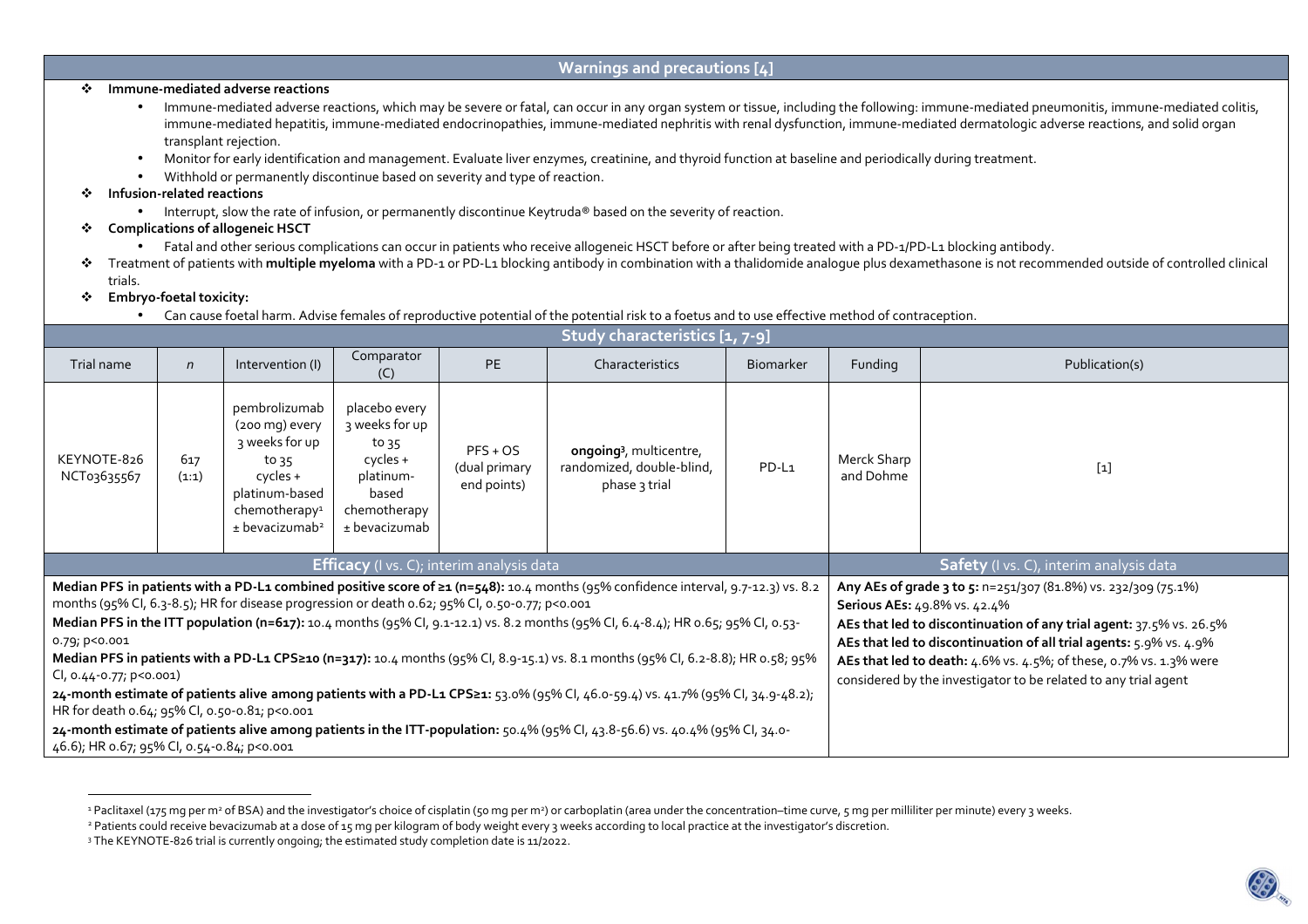|                                                                                                                                                                                                    | 24-month estimate of patients alive among patients with a PD-L1 CPS ≥10: 54.4% (95% Cl, 45.5-62.4) vs. 44.6% (95% Cl, 36.3-<br>52.5); HR 0.61; 95% CI, 0.44-0.84; p=0.001<br>Median OS in either PD-L1-selected population for pembrolizumab: not reached<br>Median OS in the ITT-population: 24.4 months vs.16.3-16.5 months<br>Confirmed response (according to investigator review) among patients with a PD-L1 CPS≥1: 68.1% vs. 50.2%, complete<br>response: 22.7% vs. 13.1%, median duration of response: 18.0 vs. 10.4 months<br>Confirmed response (according to investigator review) among patients in the ITT-population: 65.9% vs. 50.8%, complete |                |                 |                  |                                         |                                                     |                         |                      |                  |         |                |
|----------------------------------------------------------------------------------------------------------------------------------------------------------------------------------------------------|--------------------------------------------------------------------------------------------------------------------------------------------------------------------------------------------------------------------------------------------------------------------------------------------------------------------------------------------------------------------------------------------------------------------------------------------------------------------------------------------------------------------------------------------------------------------------------------------------------------------------------------------------------------|----------------|-----------------|------------------|-----------------------------------------|-----------------------------------------------------|-------------------------|----------------------|------------------|---------|----------------|
| response: 21.4% vs. 12.9%, median duration of response: 18.0 vs. 10.4 months                                                                                                                       |                                                                                                                                                                                                                                                                                                                                                                                                                                                                                                                                                                                                                                                              |                |                 |                  |                                         |                                                     |                         |                      |                  |         |                |
| Confirmed response (according to investigator review) among patients with a PD-L1 CPS≥10: 69.6% vs. 49.1%, complete<br>response: 22.2% vs. 11.3%, median duration of response: 21.1 vs. 9.4 months |                                                                                                                                                                                                                                                                                                                                                                                                                                                                                                                                                                                                                                                              |                |                 |                  |                                         |                                                     |                         |                      |                  |         |                |
|                                                                                                                                                                                                    |                                                                                                                                                                                                                                                                                                                                                                                                                                                                                                                                                                                                                                                              |                |                 |                  |                                         |                                                     |                         |                      |                  |         |                |
| <b>Patient-Reported Outcomes</b><br>Compliance with the EQ-5D-5L questionnaires between baseline and week 30 was 94.0% or more in the pembrolizumab<br>❖                                           |                                                                                                                                                                                                                                                                                                                                                                                                                                                                                                                                                                                                                                                              |                |                 |                  |                                         |                                                     |                         |                      |                  |         |                |
| group and 88.9% or more in the placebo group.                                                                                                                                                      |                                                                                                                                                                                                                                                                                                                                                                                                                                                                                                                                                                                                                                                              |                |                 |                  |                                         |                                                     |                         |                      |                  |         |                |
| Time to deterioration in the EQ-5D-5L VAS score was longer with pembrolizumab than with placebo (12-month estimate of<br>❖                                                                         |                                                                                                                                                                                                                                                                                                                                                                                                                                                                                                                                                                                                                                                              |                |                 |                  |                                         |                                                     |                         |                      |                  |         |                |
| patients free from deterioration, 58.2% vs. 44.8%; HR 0.75; 95% CI, 0.58-0.97).                                                                                                                    |                                                                                                                                                                                                                                                                                                                                                                                                                                                                                                                                                                                                                                                              |                |                 |                  |                                         |                                                     |                         |                      |                  |         |                |
| During 30 weeks of follow-up, more patients who received pembrolizumab had improved or stable EQ-5D-5L VAS scores<br>❖<br>than patients who received placebo (78.3% vs. 71.7%).                    |                                                                                                                                                                                                                                                                                                                                                                                                                                                                                                                                                                                                                                                              |                |                 |                  |                                         |                                                     |                         |                      |                  |         |                |
| ESMO-MCBS version 1.1 [10]                                                                                                                                                                         |                                                                                                                                                                                                                                                                                                                                                                                                                                                                                                                                                                                                                                                              |                |                 |                  |                                         |                                                     |                         |                      |                  |         |                |
| Scale                                                                                                                                                                                              | Int.                                                                                                                                                                                                                                                                                                                                                                                                                                                                                                                                                                                                                                                         | Form           | MG ST           | <b>MG</b>        | HR (95% CI)                             | Score calculation                                   | <b>PM</b>               | Toxicity             | QoL              | AJ      | <b>FM</b>      |
| Original                                                                                                                                                                                           | NC.                                                                                                                                                                                                                                                                                                                                                                                                                                                                                                                                                                                                                                                          | 2b             | >6 months       | $+2.2$<br>months | $0.62(0.50-0.77)$                       | HR $\leq 0.65$ AND gain<br>$\geq 1.5$ months        | 3                       |                      |                  |         | 3              |
| Adapted                                                                                                                                                                                            | <b>NC</b>                                                                                                                                                                                                                                                                                                                                                                                                                                                                                                                                                                                                                                                    | 2 <sub>b</sub> | >6 months       | $+2.2$<br>months | $0.62(0.50-0.77)$                       | HR ≤o.65 AND gain<br>$\geq 1.5$ months              | 3                       |                      |                  |         | $\overline{3}$ |
|                                                                                                                                                                                                    |                                                                                                                                                                                                                                                                                                                                                                                                                                                                                                                                                                                                                                                              |                |                 |                  |                                         |                                                     | Risk of bias (RCT) [12] |                      |                  |         |                |
| Adequate generation of<br>Adequate allocation concealment<br>randomisation sequence                                                                                                                |                                                                                                                                                                                                                                                                                                                                                                                                                                                                                                                                                                                                                                                              |                | <b>Blinding</b> |                  | Selective outcome<br>reporting unlikely | Other aspects which<br>increase the risk of<br>bias | <b>Risk of bias</b>     |                      |                  |         |                |
| yes<br>yes                                                                                                                                                                                         |                                                                                                                                                                                                                                                                                                                                                                                                                                                                                                                                                                                                                                                              |                |                 |                  |                                         | yes                                                 |                         | unclear <sup>4</sup> | yes <sup>5</sup> | unclear |                |

**First published:** 04/2022

Abbreviations: AE=adverse event, AJ=adjustment, ALK=anaplastic lymphoma kinase, BSA=body-surface area, C=comparator, cHL=classical Hodgkin lymphoma, CHMP=Committee for Medicinal Products for Human Use, Cl=confidence interv CPS=combined positive score, CRC=colorectal carcinoma, cSCC=Cutaneous Squamous Cell Carcinoma, dMMR=mismatch repair deficient, EC=endometrial carcinoma, EGFR=epidermal growth factor receptor, EMA=European Medicines Agency, EQ-5D-5L=EuroQol Group 5-Dimension 5-Level questionnaire, ESMO-MCBS= European Society of Medical Oncology – Magnitude of Clinical Benefit Scale, FDA=Food and Drug Administration, FM=final magnitude of clinical benefit grade, GEJ=qastroesophageal junction, HCC=hepatocellular carcinoma, HER2=human epidermal growth factor receptor 2, HR=hazard ratio, HSCT=Hematopoietic Stem Cell Transplantation, l=intervention, Int.=intention, MCC=Merkel cell car MG=median gain, MSI-H=microsatellite instability-high, n=number of patients, NICE=National Institute for Health and Care Excellence, NSCLC=non-small cell lung cancer, OS=overall survival, PD-1=programmed death 1, PD-L1=pro death ligand 1, PE=primary endpoint, PFS=progression-free survival, PM=preliminary grade, PMBCL=primary mediastinal large B-cell lymphoma, QoL=quality of life, RCC=renal cell carcinoma, SAE=serious adverse event, SMC=Scott Medicines Consortium, ST=standard treatment, TMB-H=Tumor Mutational Burden-High, TNBC=triple-negative breast cancer, TPS=tumour proportion score, VAS=visual analogue scale, WHO=World Health Organization

<sup>4</sup> The KEYNOTE-826 trial is ongoing; currently only interim analysis data is available.

<sup>&</sup>lt;sup>5</sup> The trial was designed by academic advisors and employees of the sponsor. Assistance with manuscript preparation was provided by a medical writer who was employed by the sponsor.